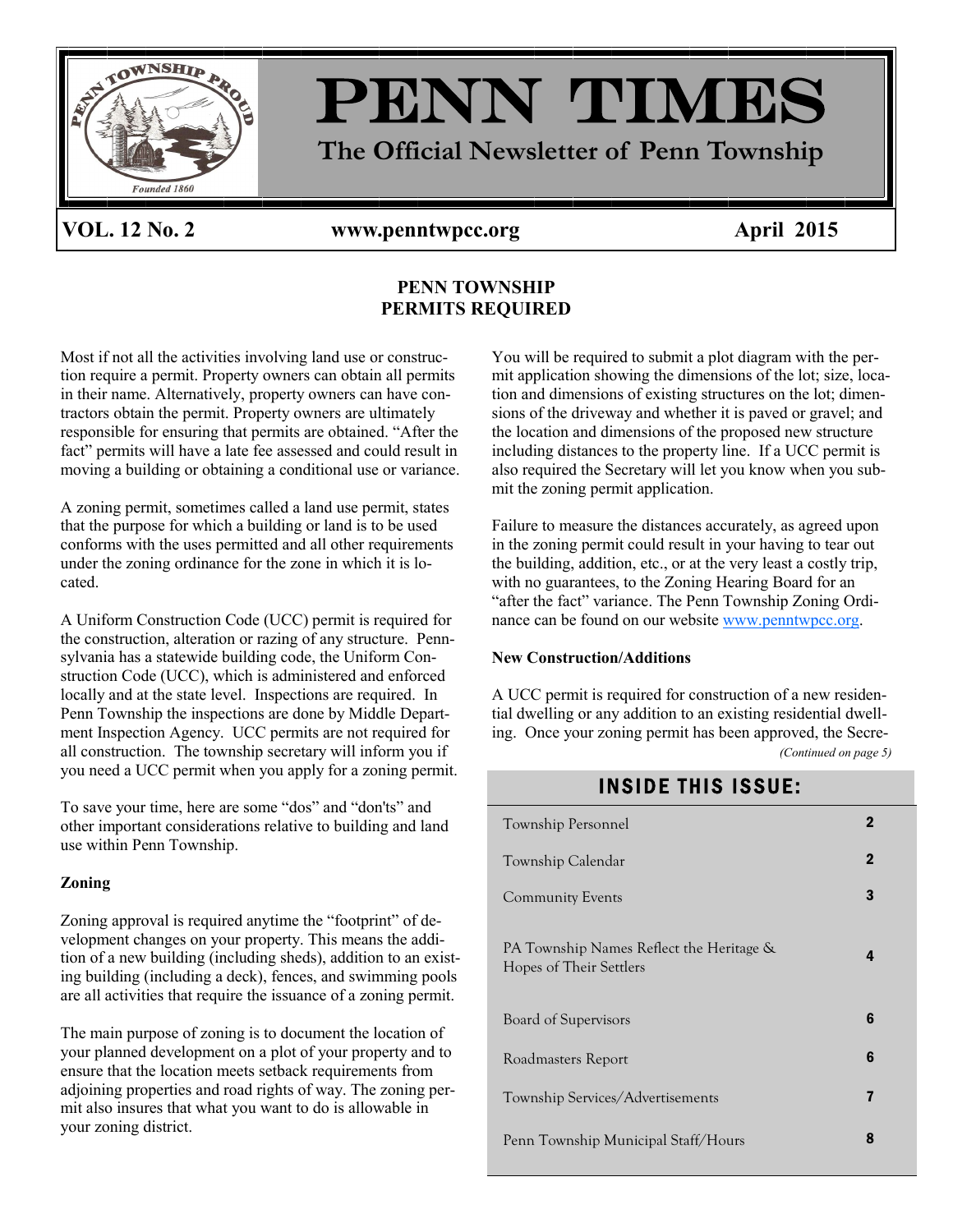#### **Penn Township Personnel**

#### *Zoning Hearing Board*

Holbert Myers - Chair Todd Vogelsong - Vice-Chair Linwood Clippinger Joan Fordham—Voting Alternate Richard Mislitsky - Solicitor

#### *Planning Commission*

Dan Ries— Co- Chair Max Klein – Co-Chair Marcia Leeds - Secretary Victor Barrick Kathy Hughes Gary Cribbs Dennis Shoff

#### *Fire Company Executive Officers*

John Wardle– President 776-7266 Gary Martin – Vice President Wayne Hockensmith – Treasurer Pat Sangialosi - Secretary Sally Miller -Assistant Secretary Cindia Whistler– Financial Secretary John Wardle Jr-Chaplain Cindia Whistler—Facility Contact

#### *Fire Company Line Officers*

Robert Kough, Jr. – Fire Chief Chris Alleman – Deputy Chief Doug Stum - Assistant Chief Ryan Finkey - Captain Tyler Wardle—Lieutenant Tim Knepp, Sr. – EMS Captain Joe Miller - EMS Lieutenant

#### *Fire Company Auxiliary*

Mary Wert – President Evie Seiders – Vice President Sandy Morrison – Secretary Joyce Wardle – Assistant Secretary Marcia Leeds – Treasurer Kay Kann – Financial Secretary

#### *Fire/Police Members*

Jim Sheaffer - Captain Ricky Stitt - Lieutenant Ron Tritt Leon Kitner Ira Wagner Art Danner John J Wardle Jr Wayne Hockensmith Robert Alleman<br>Steve Cohick Grace Hernandes Richard Cook Pamela Sheaffer

Grace Hernandes

#### *Fire Company Trustees*

Tim Knepp

Jim Sheaffer Sean Conaway<br>Denny Shoff John J Wardle John J Wardle

*Emergency Management Coordinator* Robert Kough, Jr. – 226-6537 Ernie Beecher - Deputy

*Vacancy Board*

J. Michael Ickes - Chair

*Loan Grant Coordinator*

Buck Shuller

### **2015 Township Calendar**

All meetings are held at the Township building , 1301 Centerville Road, Newville, PA at 7:00 pm unless otherwise stated.

#### *April*

- 4 PTVFC Easter Egg Hunt 10:00
- 5 PTVFC Easter Breakfast
- 8 Zoning Hearing Board
- 9 Board of Supervisors Meeting
- 11 PTVFC Meat Raffle
- 18 PTVFC Home Party Show 8:00—2:00
- 19 Planning Commission Meeting
- 25 PTVFC Pot Pie Dinner 3:30—?

#### *May*

- 13 Zoning Hearing Board
- 14 Board of Supervisors Meeting
- 16 PTVFC Cash Bash
- 18 Planning Commission Meeting
- 24 PTVFC Breakfast

#### *June*

- 10 Zoning Hearing Board
- 11 Board of Supervisors Meeting
- 15 Planning Commission Meeting
- 27 PTVFC Yard Sale w/ Food Stand
- 28 PTVFC Breakfast

**NOTE:** Fire Company BINGO is held every Friday night, 7:00 at the Fire Hall

#### **PENN TOWNSHIP FIRE COMPANY AUXILIARY POT PIE SUPPER April 25, 2015**

#### **3:30—?**

**Beef, Chicken & Ham All You Can Eat Includes Desert & Drink**

**12 & Up \$8.00 6—12 \$4.00**

**Children Under 6 \$3.00**

**Questions? Call the Fire Company at 486-5488**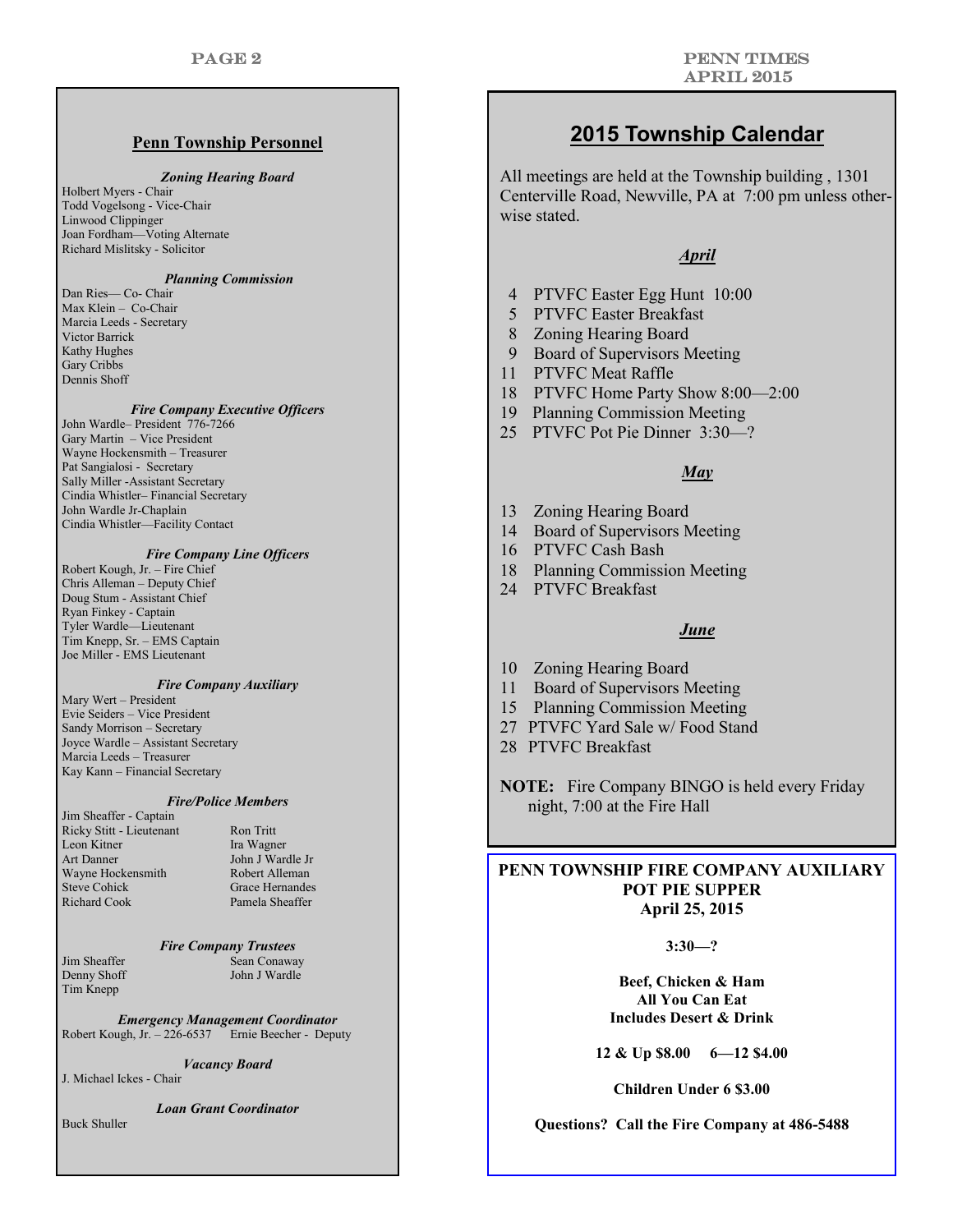### **COMMUNITY EVENTS**

#### **News from Dickinson Presbyterian Church...**

Hey Parents and Children would you like to have some fun this summer? We have two events that we are sure you will enjoy!

Save the date, **Sunday June 21st through Thursday June 25th**. Centerville Lutheran and Dickinson Presbyterian churches will join to offer a community **VBS**, hosted at Dickinson Presbyterian, 12 Church Road, Carlisle. The theme this year is "Son Spark Labs" where children will discover "God's plan 4 them = Jesus!" Meals are provided along with lessons, games and music for children aged preschool through high school. Dinner will start at 5:30 and the program runs to 8:30. It lots of fun and we hope you will join us. Any questions please call Dickinson Presbyterian Church at 776-3461.

Another opportunity to have fun is to join us at Dickinson Presbyterian Church **July 20th through July 24th from 9 am to 4 pm**. We are hosting Krislund Church Camp for a Traveling **Day Camp** that includes an overnight trip to Krislund Thursday and Friday. Krislund is a Presbyterian Camp in Center County, near Lock Haven.

Traveling Day Camp is a week of crazy fun and games, challenges, singing, dancing, Bible Study and worship. Our camp is open to anyone who has completed Kindergarten through 6th grade. The camp is run by 5 counselors from Krislund and 5 volunteers from Dickinson Presbyterian and Second Presbyterian in Carlisle. All volunteers have back ground checks and are chosen for their Christian commitment, work ethic and love of children.

We at Dickinson and Second Presbyterian as well as Krislund are pleased to offer Derrick Dellinger this mission event for the children in our area, many who may not have the opportunity to attend a camp. For information and registration please call Linda Smith, 486-5577 or Dickinson Presbyterian Church at 776-3461.

Dickinson Presbyterian invites you to join us on any Sunday for Sunday school at 9:15 am and Worship at 10:30 am. Please visit our website, [www.dickinsonchurch.org](http://www.dickinsonchurch.org)

### **WANTED**

The South Fairview Church of God is looking for an upright piano.

If you have one or know of one available, please contact Pat Sangialosi at 486- 3088.



### **PENN TOWNSHIP VOLUNTEER FIRE COMPANY CASH BASH**

### **49 CASH PRIZES!**



**Saturday, May 16, 2015**

**Doors Open at Noon**

**Meal Served 1:00—3:00**

**Raffle Begins at 3:00**

**For tickets call 717-776-7339 or 717-486-8919**

**1750 Pine Road Newville, PA (Huntsdale)**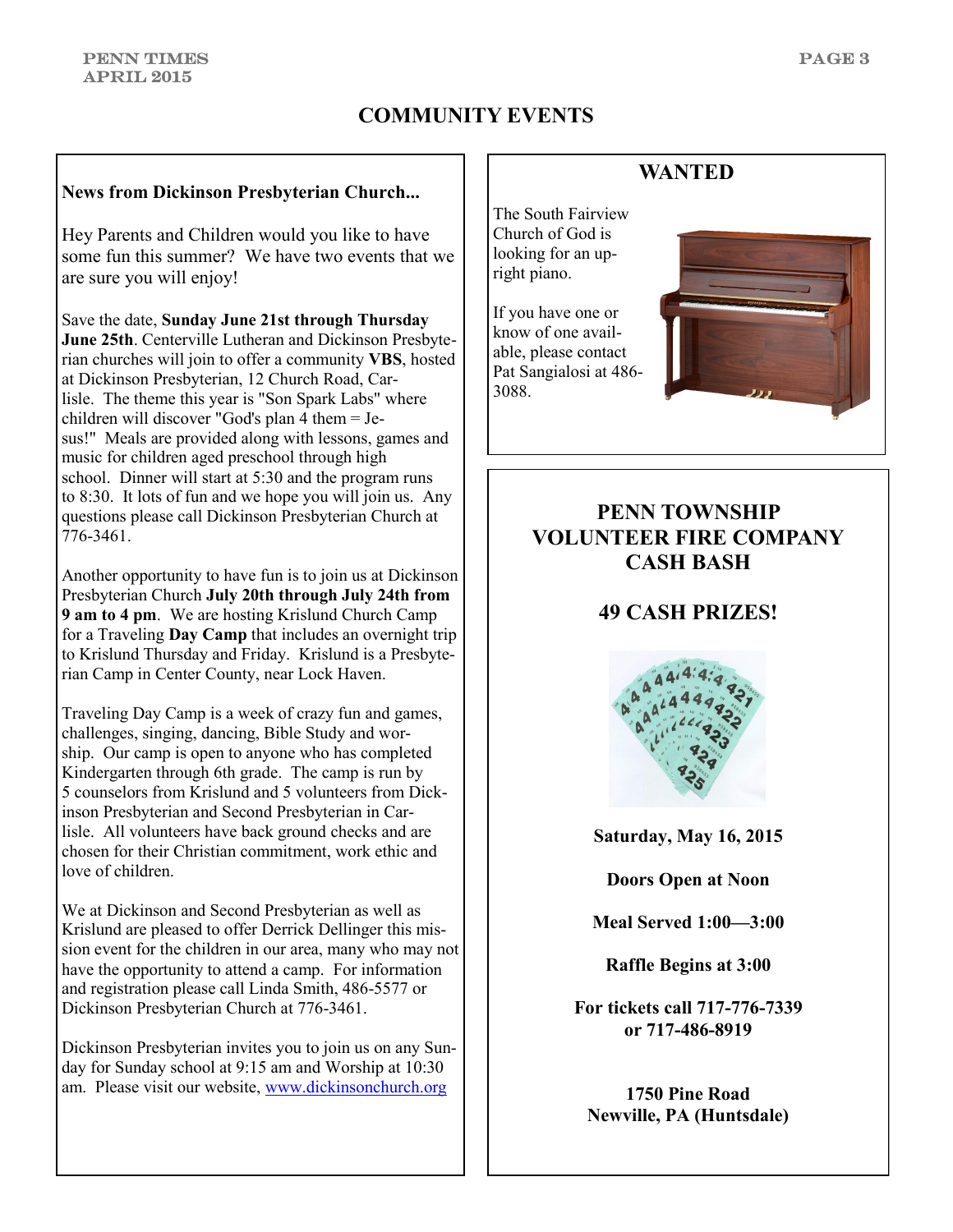### **Pennsylvania Township Names Reflect the Heritage and Hopes of Their Settlers**

#### *Courtesy of the Pennsylvania Township News magazine*

Several years ago, the *Pennsylvania Township News* magazine started the "What's in a

Name" column to find out where townships of the second class got their names. Recently, the *News* took a broader view of the subject, looking for common threads among the more than 1,400 that make up the tapestry of township names in Pennsylvania.

#### **Repeat after me**

Some township names were just so popular that they kept getting used over and over again. For example, there are 22 Washington townships in Pennsylvania. There are also 18 Union and 11 Penn townships, many of them probably named for the commonwealth's founder. Pennsylvania also has nine Perry and Wayne, eight Liberty, and seven Greene townships.

There are many township names that repeat five or six times, including Allegheny, Porter, and Eldred *(six each)* and Brady, Center, Clinton, Fairview, Greenwood, Hopewell, Limestone, Morris, Mount Pleasant, Richland, Rush, Salem, and Summit *(five each)*.

Then there are derivations of the same name that pop up from county to county, such as Spring and its various forms, including Spring Brook, Spring Creek, Springfield, Springhill, and Springville. There are 19 vernal township names in all.

Some early settlers apparently decided to take the middle road when naming their communities because "middle" shows up in eight township names, including Middlebury, Middlecreek, Middlesex, and Middletown.

Other similarly named townships include three White townships, along with Whiteley and Whitemarsh; Wood, Woodbury *(two)*, Woodcock, and Woodward *(three)*; and Mill Creek *(two)*, Millcreek *(two)*, Miller *(two)*, and Millstone. There are also Cherry, Cherry Grove, Cherry Ridge, Cherryhill, and Cherrytree townships.

Presidential names were also used repeatedly. In addition to the aforementioned Washington, Jackson was used to name 18 townships, Jefferson for nine, and Monroe for seven. There are four Madison townships in Pennsylvania, and three each named Adams and Lincoln, plus a handful of other historically significant names, including Hamilton *(five townships)*.

Many township names were taken from Indian terms for the area. There are too many to list all of them, but here are a few that are sure to give your spell-checker a nervous breakdown: Choconut, Connoquenessing, Cowanshannock, East Chillisquaque, Kiskiminetas, Lackawannock, Lackawaxen, Maxatawny, Monongahela, Nockamixon, Ontelaunee, Quemahoning, Sheshequin, Tunkhannock, Upper Mahantango, and Wiconisco.

The settlers' own heritage also came into play when many townships were named. The melting-pot nature of Penn's Woods becomes apparent through Irish and Welsh names such as Caernarvon, Cambria, Conemaugh, Croyle, Cumru, Donegal, Belfast, Derry, Dublin, Lower Gwynedd, Toboyne, Tredyffrin, Tyrone, Ulster, and Uwchlan.

English settlers felt at home in townships named Conyngham, Birmingham, Buckingham, Cambridge, East Manchester, East Nottingham, Exeter, Worcester, and London Britain, London Grove, and Londonderry. German immigrants gave their new homes names such as Heidelberg, Alsace, Berlin, German and Germany, Munster, Tulpehocken and Upper Tulpehocken, and Weisenberg. A few French names appear, too, including Le Boeuf and Napier, along with assorted foreign names such as Athens, Armenia, Sparta, and Zerbe.

#### **The promised land**

Given how many immigrants came to the New World to escape religious intolerance, it is not surprising that many graced their new settlements with biblical names. Such township names include Ararat, Bethel *(five townships)*, Bethlehem and East Bethlehem, Canaan, Damascus, East Providence, Ephrata, Hebron, Lower Nazareth, Mount Carmel, Paradise *(three townships)*, and Palmyra.

Some settlers seemed to find promise in the area's natural features and took their communities' names from them. There are five Beaver townships in Pennsylvania and 14 named for pine trees, including Pine, Pine Grove and Pinegrove, Pine Creek, and Piney.

There are townships named Deer Creek and Deerfield; Sandy, Sandy Creek, Sandycreek, and Sandy Lake; and Sugar Grove, Sugar Creek, and Sugarloaf. Throw in Bear Creek, Fishing Creek, Snake Spring, Spruce Creek, Spruce Hill, White Deer, and Wolf and Wolf Creek and you've covered just about every major flora and fauna species in the state.

#### **Native names**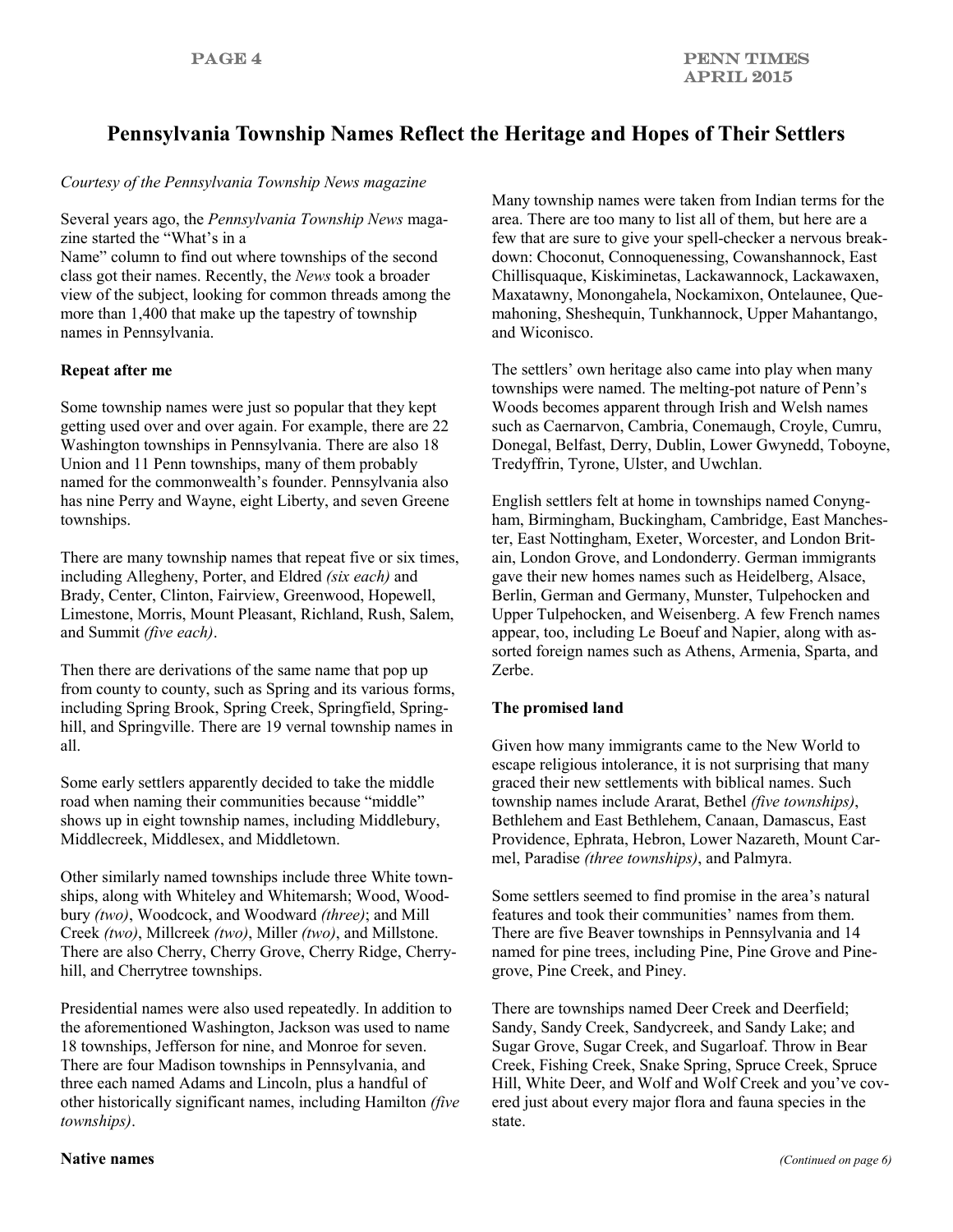tary will provide you with a packet of forms and instruct you to take them to West Pennsboro Township when they are complete.

Why West Pennsboro Township? The small municipalities on the western end of Cumberland County who are members of Western Cumberland Council of Governments (WCCOG) have gone together to negotiate with Middle Department Inspection Agency to obtain a better fee for their residents. West Penn has been designated as the agency to oversee this permitting process.

If you are proposing new construction, i.e. new single family dwelling, you will be required to obtain a septic permit before any other permits will be issued.

The Pennsylvania Sewage Facilities Act, commonly called Act 537, which has been in place since the 1960s, requires all municipalities to develop and implement plans to manage sewage disposal needs, including on-lot septic systems.

Section 7 of Act 537 requires a permit to install, construct, alter, repair or connect to an individual on-lot sewage or septic system. In separate regulations, Section 72.22 also requires a permit for these activities. Section 72.42 of those regulations requires local governments to employ a sewage enforcement officer (SEO) for permit issuance and code enforcement.

This Permit is applied for at the Township Office and the application is forwarded to the SEO. You will not be allowed to apply for any other permits until the Septic Permit is issued.

Once you have obtained the UCC permit, you, or your contractor, will be required to call for inspections at various points in the construction. Required inspections include footing, foundation, framing, plumbing, electrical, mechanical (heating and air conditioning), and final. Upon completion of a successful final inspection a Certificate of Occupancy will be issued. The Certificate of Occupancy serves as the authority for the property owner to begin use as planned.

#### **Renovations**

A UCC permit is required for renovations when it involves the movement of walls, replacing a roof deck (but not replacing shingles only), replacing doors and/or windows with new that are a different size. As long as the footprint of the building is not changing, you will not need to obtain a zoning permit.

#### **Accessory Buildings**

Accessory buildings include but are not limited to garages, sheds, and barns. A UCC permit is required for accessory buildings if they exceed 1,000 square feet. If electric is installed an electrical inspection will be required no matter the

*Permits Required (Continued from page 1)* size. Zoning is also required for the construction or placement of any accessory building to include small, preconstructed storage sheds.

#### **Manufactured Homes**

Both zoning and building permits are required for manufactured homes. Manufactured homes must be transported to the site and installed by a state certified mobile home installer. This applies for both new and used manufactured housing.

A valid septic permit must be obtained prior to applying for a permit to place a manufactured home on a lot.

#### **Agricultural Buildings**

For the most part, buildings erected for agricultural purposes will not require a UCC permit, no matter the size. If electric is installed an electrical inspection will be required. They will, however, always require a zoning permit.

An agricultural building is defined as a structure utilized to store farm implements, hay, feed, grain or other agricultural or horticultural products or to house poultry, livestock or other farm animals, a milk house and a structure used to grow mushrooms, agricultural or horticultural products. The term includes a carriage house owned and used by members of a recognized religious sect for the purposes of housing horses and storing buggies. The term does not include habitable space or spaces in which agricultural products are processed, treated or packaged and shall not be construed to mean a place of occupancy by the general public.

#### **Driveways**

Zoning permits are required for all driveways in the Township. In addition, if the driveway will exit onto a township road a driveway permit will be required. This applies to both new driveway installations and paving of existing gravel driveways. It does not apply to seal coating of an existing paved driveway. If you wish to install a driveway exiting onto a state road you will be required to obtain a highway occupancy permit from PennDOT after you have received zoning approval from the township.

In the past we have had many instances of paving contractors starting work Gregory Seibel before any permits are obtained. The property owner is responsible for any fees or fines if permits are not obtained. Make sure you have your permits before work starts! If a driveway installed or paved without obtaining a driveway permit is damaged by a snow plow the township is not liable for any damages and, if installed improperly, the property owner may be responsible for any damages to township equipment.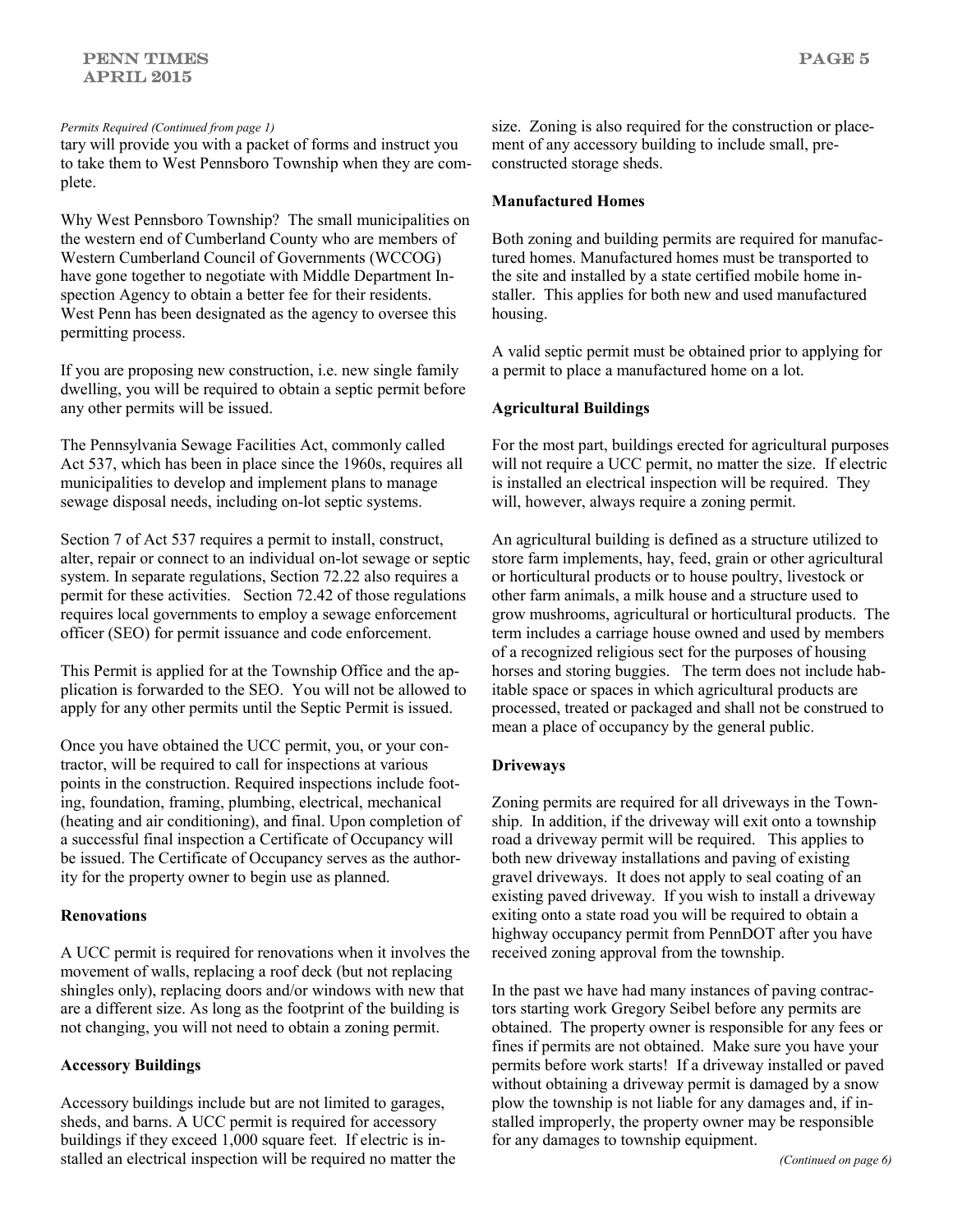## **Board of Supervisors**

The complete minutes of the Supervisors' Meetings are available, once they are approved, at the Township Building or on our website, www.penntwpcc.org.

#### January 2015

Reorganization Meeting

- Approved Resolution 2015-01 Appointment of Township Staff
- Approved Resolution 2015-03 Schedule of Fees
- Approved Resolution 2015-04 Personnel Manual
- Approved Resolution 2015-05 Establishing Staff Holidays, Hours of Work and Board of Supervisor Meeting Dates

#### Regular Meeting

- Adopted Ordinance 2015-01 Compression Release Brakes
- Adopted Ordinance 2015-02 Open Burning Ordinance
- Adopted Ordinance 2015-03 Regulating Alarm Systems
- Adopted Ordinance 2015-04 Numbering of Buildings
- Approved Resolution 2015-06 Setting Uniform Expiration Dates for Planning Commission, Zoning Hearing Board and Park & Recreation Committee

*Permits Required (Continued from page 5)*

#### **Remember**

Permit applications are available online or in the office. If you do not have internet access and are unable to get to the office we will be happy to mail them to you.

Occupying or using any structure without a Certificate of Use & Occupancy issued by the Middle Department Inspection Agency is a serious violation and will also result in enforcement action. Please do not occupy or begin using any structure without a Certificate of Use & Occupancy!

Perspective buyers and realtors frequently contact the township office to insure that all permits have been obtained for properties. If you fail to obtain permits, inspections and certificates of occupancy, it is very likely that you will have serious difficulties when you eventually try to sell your house or property, as all structures built since April 9, 2004 must have a legal Certificate of Use & Occupancy.

If you have any questions as to whether you need a permit, please contact the township office. The Secretary and Zoning Officer are both happy to help you with your project and will strive to answer any question you may have. A phone call is much cheaper than tearing down a building because you did not obtain the necessary permits.

- Appointed Carolyn McQuillen Deputy Tax Collector
- Appointed Brehm-Lebo Engineering, Inc. as Township Engineer

#### February 2015

- Approved Tri-County Regional Planning Commission Memorandum of Understanding
- Approved Morton Conditional Use Application
- Approved installation of remote operation device for fire police on the traffic light at Routes 11  $& 233$

#### March 2015

- Approved request to rezone a 91.25 acre tract from Agricultural to 33.83 acres Residential and 57.42 acres Commercial/Industrial
- Approved appointment of Dennis Shoff to Planning Commission
- Approved Resolution 2015-02 Setting Wages, Commissions & Mileage Rate for 2015

#### **Roadmaster's Report**

With the warmer weather, we will be starting road repairs soon. Brush trimming will also begin soon.

Please watch for workers and give them plenty of room.

*Names (Continued from page 4)*

#### **Township diversity**

Then there are those township names that you have to love just because of their uniqueness. Who wouldn't like to be able to say he's from Broken Straw Township or Asylum Township? How about Broad Top, Brothersvalley, Ulysses, or Warriors Mark townships? Any of those names would be sure to spark a conversation.

The truth is, the names of Pennsylvania's townships are as diverse as the people who inhabit them. Whether named after presidents, Indian terms, natural features, locales in the Holy Land, or settlers' native countries, the commonwealth's townships are rich in history and cultural heritage. And they have the names to prove it.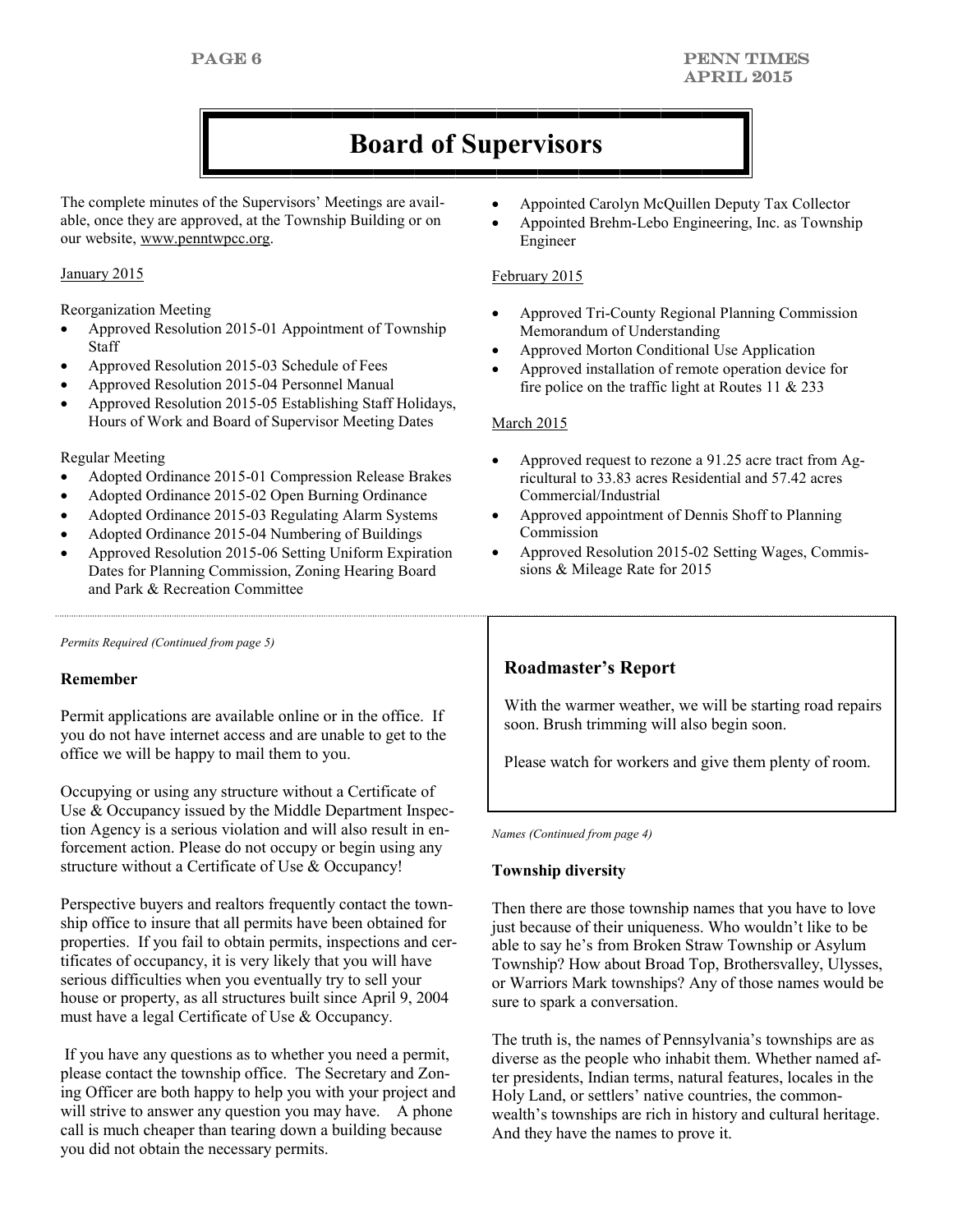PAGE 7

### **Email Address Collection -**

The township is collecting email addresses to be able to efficiently deliver the newsletter and emergency information to our residents.

If you are interested in receiving information by email, please sign-up at

### **www.penntwpcc.org**

- **Community Information**
- **Newsletter (sign up or cancellation of subscription)**

Like us on Facebook for emergency alerts and information on road closures.

### **PENN TOWNSHIP SERVICES**

**\* Photo copies \$ .25 each**

**\* Faxing \$1.00 first page— \$. 50 each additional page**

**\* Laminating \$1.00 per item**

**\* Notary work \$2.00 a seal (No DMV forms or titles)**

### **The township will accept residential waste oil from vehicles**

All services offered during normal business hours

**Find Your Name** 

**The names of two Township residents, selected randomly from township records, are "hidden" out of context somewhere in this newsletter. Find your name and we will treat you to a \$20 gift certificate to Saylor's Market in Newville. If you find your name, claim the reward by stopping by Saylor's Market before May 15. Our thanks to Curt Saylor for his donation to the newsletter.**

### **Newsletter Advertising**

The PENN TIMES is published quarterly (January, April, July, and October), and offers area businesses the opportunity to advertise their businesses to all of the residents of the township. Advertisements may be changed to fit the seasons. Seasonal businesses may choose to advertise in the issue that is closest to their peak season.

The following are the prices for advertising in the 2014 PENN TIMES:

| <b>Size</b>                   | Cost/Issue | Cost/Year |
|-------------------------------|------------|-----------|
| 1/8 Page (Business Card) \$50 |            | \$175     |
| $\frac{1}{4}$ Page            | \$100      | \$350     |
| $\frac{1}{2}$ Page            | \$200      | \$700     |
| Full Page                     | \$400      | \$1400    |

Contact the township office at 486-3104 to reserve your space and for newsletter deadline.

### **CAN YOUR HOME BE EASILY IDENTIFIED BY EMERGENCY VEHICLES??**

There is a Township Ordinance that requires all homes to have the street number three inches high so that emergency vehicles can easily find your home. These street numbers are available for only \$10 from Bob Kough, 385-2179. This is not-for-profit, and Bob does this as a favor to the fire department.

### **WE NEED YOUR HELP**

Penn Township Board of Supervisors is looking for a residents to serve as a Zoning Hearing Board Alternate. The Zoning Hearing Board meets on the second Wednesday of the month when needed

If you are interested in serving on this committee, please contact the Township Secretary at 486-3104 or speak with a supervisors.